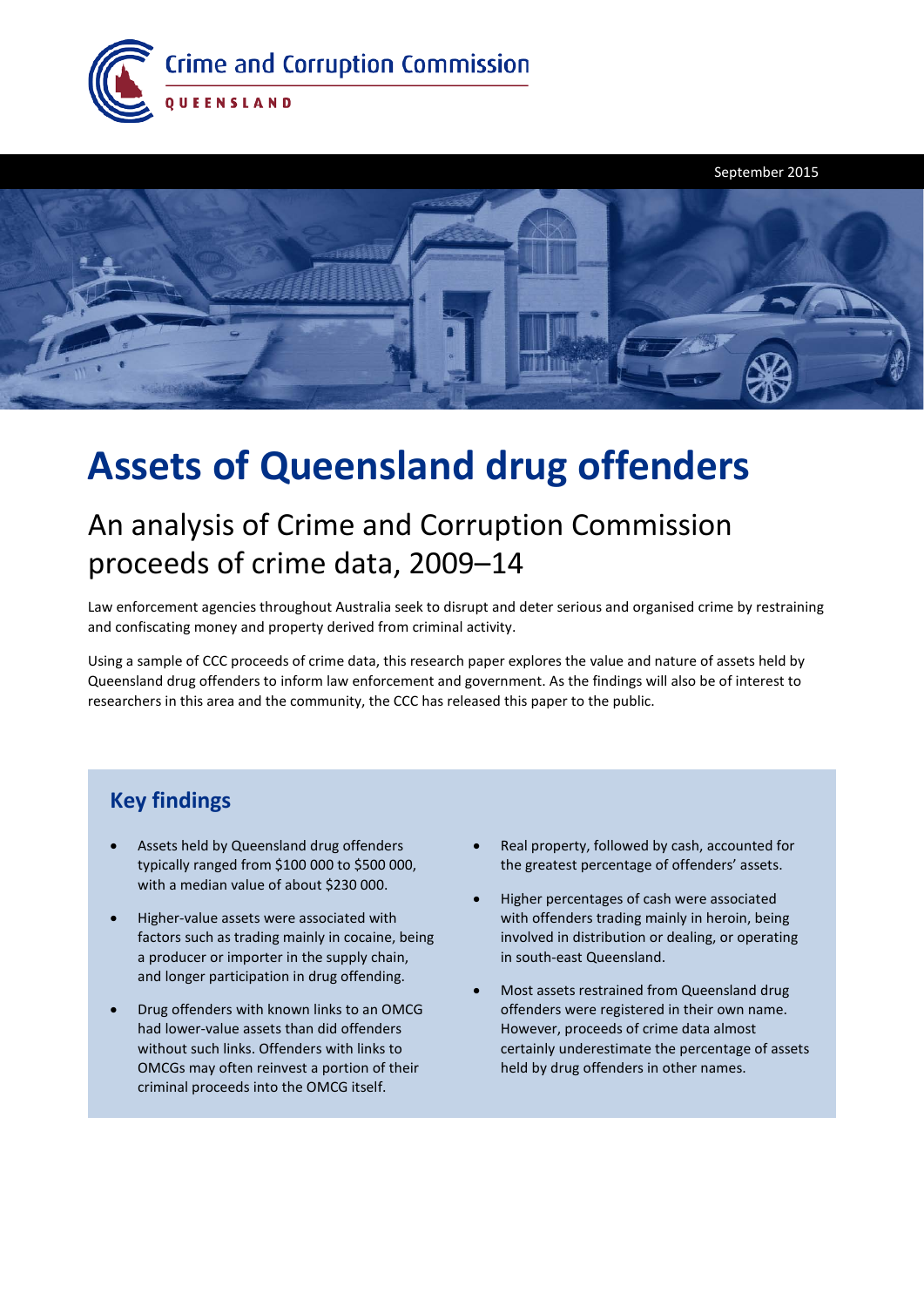### **Drug markets, profitability and asset accumulation**

Profit motive is a key driver of illicit drug markets. Despite this, there is little research from Queensland or elsewhere in Australia that provides a direct, in-depth examination of the profitability of illicit drug markets.<sup>[1](#page-1-0)</sup>

A more indirect way of exploring the profitability of drug markets is to examine the related area of asset accumulation. It is reasonable to assume that the assets held by drug offenders give an indication of the profits derived from their offending. As with profitability, however, there has been little formal examination of the value of assets held by drug offenders, what form these assets take, how frequently offenders seek to hide their assets by putting them in other people's names and, importantly, whether the value and the nature of assets differ for different kinds of drug offenders.

In Queensland, as in other jurisdictions, confiscating the assets of drug and other offenders is a key strategy for deterring and preventing crime by attacking its profitability. Because most confiscation matters in Queensland are dealt with by the CCC's proceeds of crime team,<sup>[2](#page-1-1)</sup> the CCC holds a significant amount of data detailing the assets of Queensland drug offenders.

Although these data do not capture all assets or all drug offenders,<sup>[3](#page-1-2)</sup> CCC proceeds of crime matters were nevertheless identified as a useful data source for initially exploring the assets accumulated by Queensland drug offenders.

#### **Asset confiscation at the CCC**

The CCC's proceeds of crime activity enables the recovery of illegal gains and other property from criminals for the benefit of the people of Queensland.

In broad terms, the steps to recover proceeds of crime are:

- 1. Investigation and evidence gathering
- 2. Restraint (a temporary hold is placed on property)
- 3. Forfeiture (permanent loss of property)
- 4. Disposal of property (property is sold by the Public Trustee).

Under the *Criminal Proceeds Confiscation Act 2002*, the CCC administers two of Queensland's three confiscation schemes to restrain and forfeit property:

- the non-conviction-based civil confiscation scheme, through which a person's property can be restrained where there is a reasonable suspicion of serious-crime related activity
- the serious drug offender confiscation order scheme, where the property of a person who is convicted of a qualifying drug offence is liable to forfeiture, even if the property was acquired lawfully.

The third scheme — the conviction-based criminal confiscation scheme — is administered by the Office of the Director of Public Prosecutions.

Further information about the CCC's proceeds of crime function is available on the CCC's website and in the most recent annual report (CCC 2014).

1

<span id="page-1-0"></span><sup>1</sup> An exception is an unpublished study by Adkins (c. 2010) that provides detailed models of the illicit drug industry in all Australian states and territories. This includes estimates of the profits associated with the major drug markets, at each level of the supply chain.

<span id="page-1-1"></span><sup>2</sup> In 2013–14, the work of the CCC (then the Crime and Misconduct Commission) led to the forfeiture of \$7.6 million in assets, compared with about \$965 000 for the Office of the Director of Public Prosecutions (CCC 2014; Department of Justice and Attorney-General 2014).

<span id="page-1-2"></span><sup>3</sup> The nature of the CCC's proceeds of crime data means that they do not capture the undetected assets of offenders dealt with by the CCC's proceeds of crime team; the assets of drug offenders who are dealt with under the Commonwealth's confiscation legislation, or by the Office of the Director of Public Prosecutions under Queensland's criminal confiscation scheme; the assets of drug offenders who are detected by law enforcement but not referred for any proceeds of crime action; or the assets of drug offenders who are not detected by law enforcement.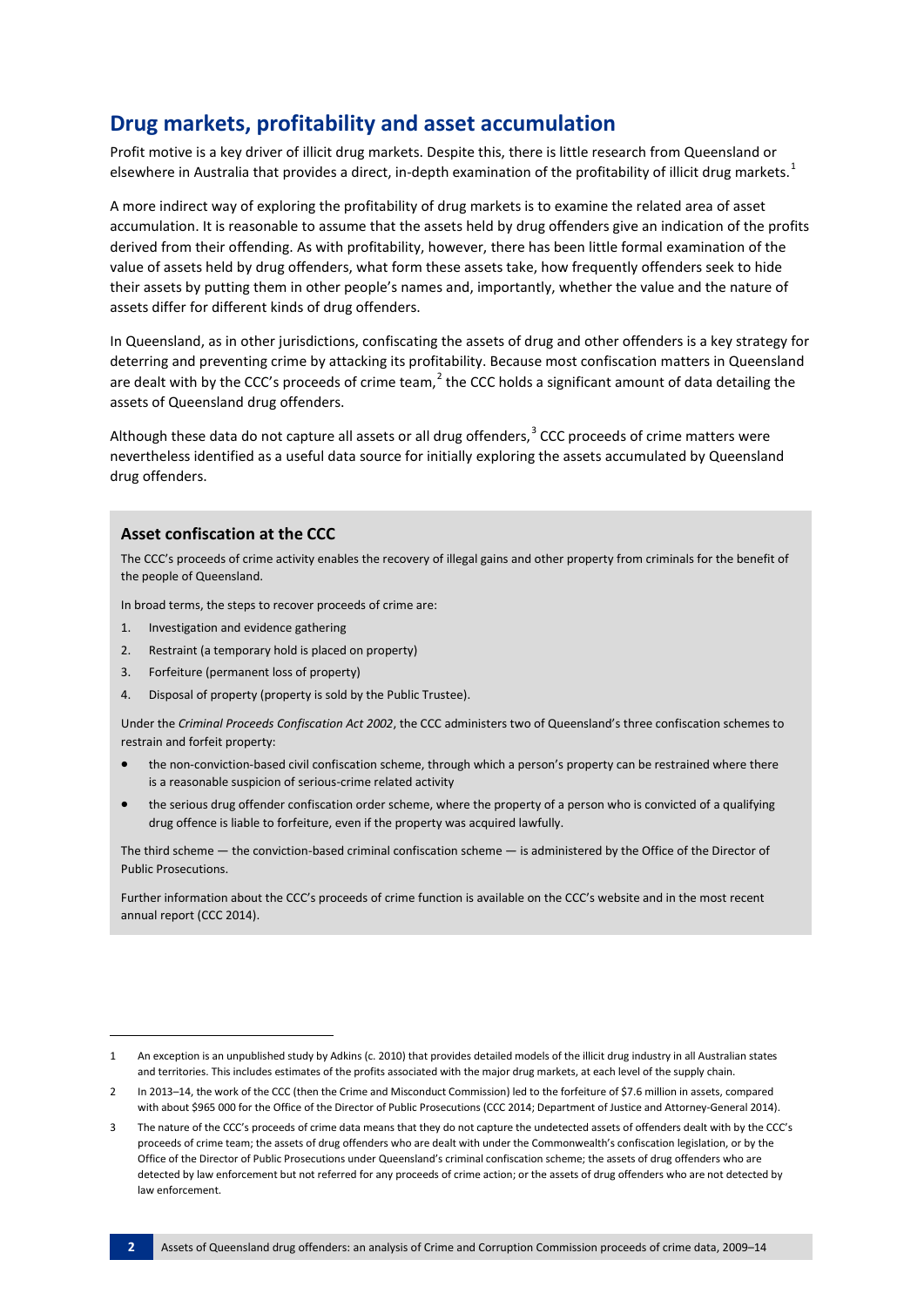### **Overview of the study**

This study explored:

- the value of assets held by Queensland drug offenders
- the nature of assets held by Queensland drug offenders
- the percentage of assets held by Queensland drug offenders in another name.

For each topic, the assets of Queensland drug offenders were examined as a whole, before identification and examination of any differences among offenders based on the nature of their drug activity, specifically:

- the type of drug they primarily traded in
- the type of drug offences they primarily committed; the key drug offences considered in this study were possessing, producing, supplying and trafficking drugs, where trafficking refers to "the supply of drugs as part of an illegal commercial operation", which "usually involves larger amounts of drugs, several acts of supply, or evidence of an organised business supplying drugs" (Queensland Government 201[4](#page-2-0))<sup>4</sup>
- their position in the drug supply chain; this refers to whether the offender was a producer/importer (that is, someone who manufactures drugs or imports drugs from overseas), or a distributor/dealer (that is, someone who provides drugs to others for on-supply or who provides drugs directly to users)<sup>[5](#page-2-1)</sup>
- the location of their drug activity (within and/or outside south-east Queensland) $<sup>6</sup>$  $<sup>6</sup>$  $<sup>6</sup>$ </sup>
- the estimated duration of their known drug offending
- whether they had any known links to an outlaw motorcycle gang (OMCG) (see the Appendix for more information about how these factors were assessed).

The study also examined whether there have been any changes over time in the asset holdings of Queensland drug offenders.

#### *Identification of offenders*

On the basis of CCC proceeds of crime data for matters received between 1 January 2009 and 31 December 2014, 223 drug offenders were identified who had had assets restrained as of 11 March 2015.<sup>[7](#page-2-3)</sup>

For each offender, detailed data about their drug offending and restrained assets were obtained from a combination of the original referral/request for proceeds of crime assistance (where available), the proceeds of crime assessment, the restrained assets list, any relevant charges in the Queensland Police Service (QPS) QPRIME database and, in some cases, the original restraining orders and affidavits.<sup>[8](#page-2-4)</sup> Further information about the method, including how concepts were defined, is provided in the Appendix.

#### *Key characteristics of the offenders*

1

The key characteristics of the study's offenders in terms of their demographic characteristics, drug offending and assets are shown in the following box.

<span id="page-2-0"></span><sup>4</sup> See sections 5 to 6 and 8 to 9 of the *Drugs Misuse Act 1986* (Qld).

<span id="page-2-1"></span><sup>5</sup> There is sometimes overlap between a person's supply chain position and their offence type, but not always — a person charged with trafficking, for example, may occupy any position in the supply chain, depending on the exact nature of their drug activity.

<span id="page-2-2"></span><sup>6</sup> In this paper, the term "south-east Queensland" refers to locations in seven Queensland Police Service districts that cover the Gold Coast, Logan, Ipswich, Brisbane and the Sunshine Coast (see also the Appendix, page 14).

<span id="page-2-3"></span><sup>7</sup> Assets are restrained when the Supreme Court, satisfied of certain conditions, grants a restraining order over a person's property to prohibit the owner from selling or otherwise disposing of it.

<span id="page-2-4"></span><sup>8</sup> QPRIME is the Queensland Police Records and Information Management Exchange.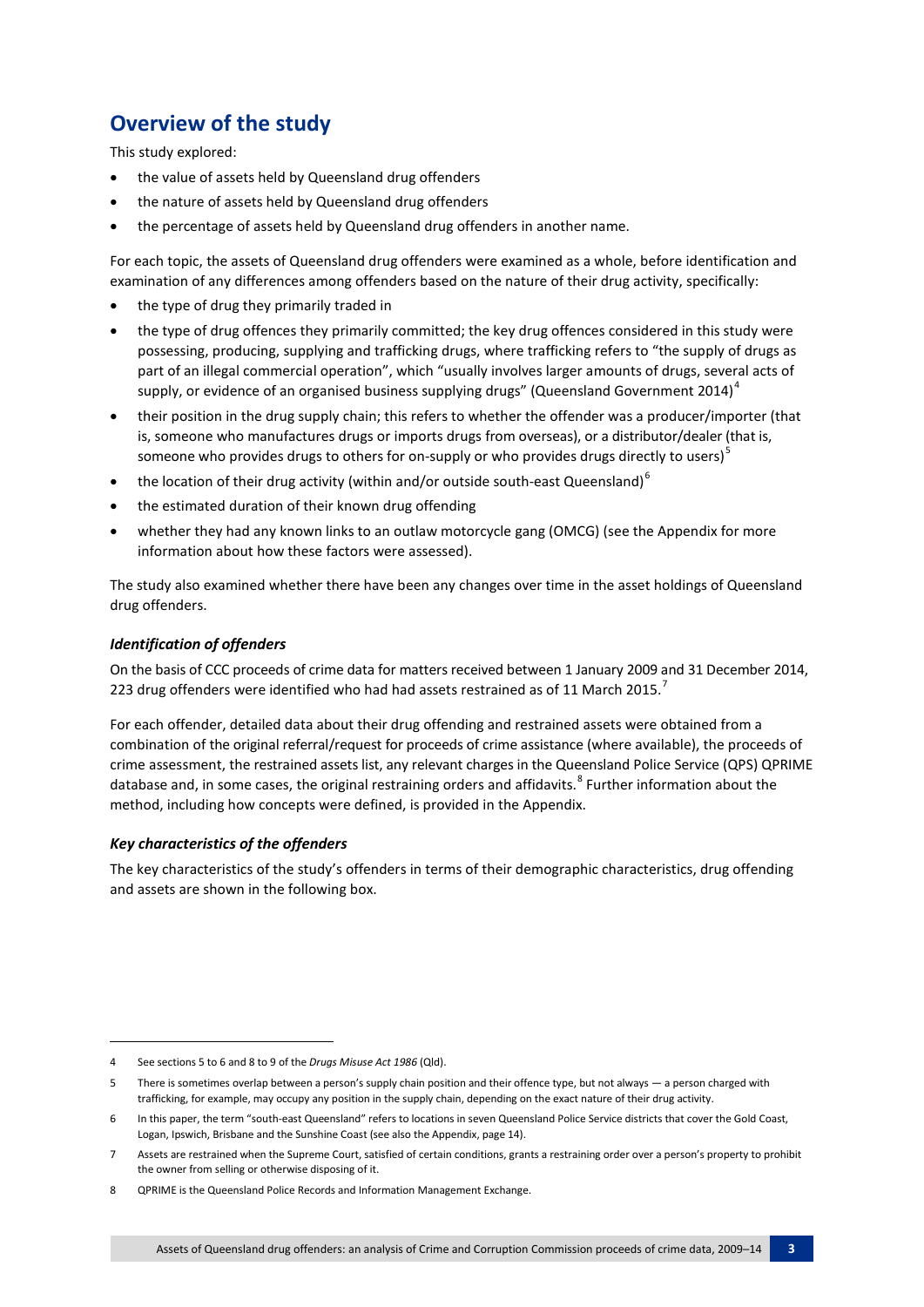#### **Key characteristics of drug offenders in CCC proceeds of crime data, 2009–14**

#### *Demographic characteristics*

Most offenders were male (88%, *n* = 1[9](#page-3-0)7) and Australian (85%, *n* = 190).<sup>9</sup> Their average age (at the time of the first restraining order) was 39 years, with the youngest offender being 17 and the oldest being 76.

#### *Drug offending*

Most commonly, offenders:

- were trading in one type of drug only (52%, *n* = 116)
- were primarily trading in cannabis (37%, *n* = 83) or methylamphetamine (20%, *n* = 44)
- were primarily trafficking drugs (66%, *n* = 146)
- were distributors or dealers (66%, *n* = 148)
- were operating solely within south-east Queensland (70%, *n* = 155)
- were known to have been offending for more than 12 months (57%, *n* = 101)
- had no known links to OMCGs (84%, *n* = 187).

#### *Assets*

Most offenders had some assets in the form of:

- cash (70%, *n* = 157)
- real property (66%, *n* = 146)
- vehicles or vessels (66%, *n* = 146).

Bank accounts and other types of assets were less common (held by *n* = 91, 41% and *n* = 57, 26% of offenders respectively).

Most offenders did not have any assets that were registered in another name (76%, *n* = 169).

### **Value of assets held by Queensland drug offenders**

#### **Findings in brief**

- Queensland drug offenders most often held between \$100 000 and \$499 999 in assets.
- The value of assets varied depending on the nature of a person's drug offending. Higher-value assets were held by offenders who had one or more of these characteristics:
	- o primarily trading in cocaine
	- o primarily involved in production offences
	- o operating at the production/importation level of the drug supply chain
	- o operating outside south-east Queensland
	- o known to have been involved in drug offending for a longer time
	- not known to have any links to OMCGs.
- The value of assets held by Queensland drug offenders decreased between 2009 and 2012, but has since returned to previous levels.

1

<span id="page-3-0"></span><sup>9</sup> The offender's nationality was taken from the original referral/request for proceeds of crime assistance where it was available. Where it was not, the offender's nationality was taken from QPRIME where specified, or entered based on the offender's place of birth where there was nothing in QPRIME to indicate another nationality.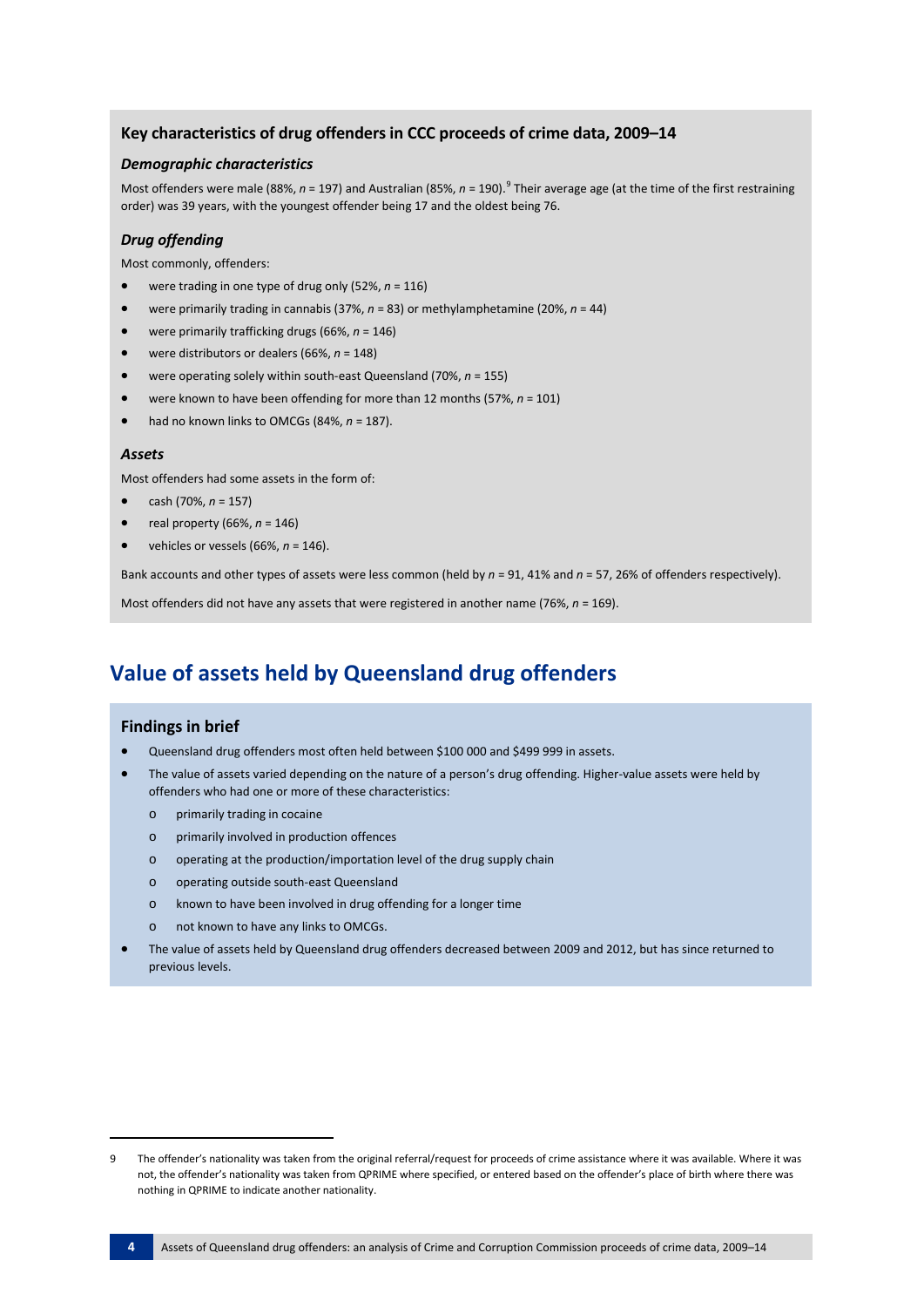#### **Queensland drug offenders most often held between \$100 000 and \$499 999 in assets**

Over half of drug offenders in the data (n = 120) held between \$100 000 and \$499 999 in assets (see Figure 1).<sup>[10,](#page-4-0) [11](#page-4-1)</sup> The median value of assets held by offenders was about \$230 000. As a point of comparison, the median net worth of Queensland households in 2011–12 was around \$395 000 (Australian Bureau of Statistics 2013).



**Figure 1.** Percentage of offenders according to the total net value of their assets

Notes: *n* = 52 (23%) for less than \$100 000, *n* = 120 (54%) for \$100 000 to \$499 999, *n* = 37 (17%) for \$500 000 to \$999 999 and *n* = 14 (6%) for \$1 million plus.

Source: CCC proceeds of crime data.

Six per cent of offenders (*n* = 14) held \$1 million or more in assets. Together, these offenders accounted for 32% of the study population's total assets, with an average net asset value of about \$1 508 000 each.

#### **The value of assets varied depending on the nature of a person's drug offending**

The value of assets held by drug offenders differed according to:

- the type of drug the offender primarily traded in
- the type of drug offences the offender primarily committed
- the offender's position in the drug supply chain
- the offender's geographical location
- the estimated duration of the offender's known drug offending
- whether the offender had any known links to an OMCG.

Each of these findings is explained in more detail in the following text.

#### *Type of drug the offender primarily traded in*

1

As illustrated in Figure 2, offenders primarily trading in cocaine had the highest-value assets (median value about \$330 000), followed by offenders primarily trading in heroin or cannabis (about \$260 000). Offenders primarily trading in MDMA (3,4-methylenedioxymethamphetamine, commonly known as "ecstasy") or methylamphetamine had the lowest-value assets (about \$200 000).

<span id="page-4-0"></span><sup>10</sup> Note that the term "assets" is used throughout the findings for ease of reference, but it should be remembered that, when describing the data, "assets" refers only to those assets restrained as a result of CCC proceeds of crime action.

<span id="page-4-1"></span><sup>11</sup> All asset values provided in this paper are net (rather than gross) values.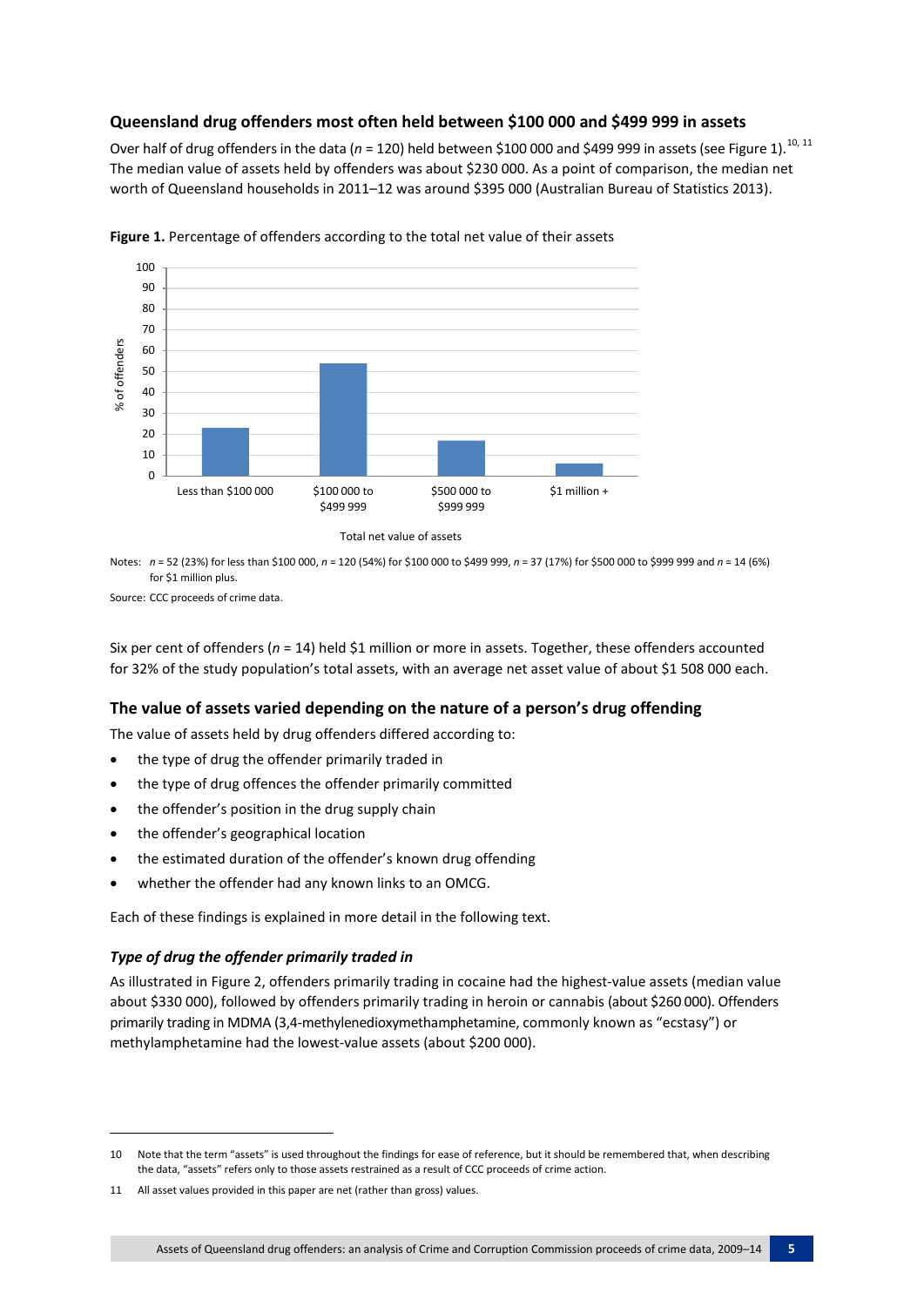

**Figure 2.** Median net asset value of offenders according to the type of drug they primarily traded in

Notes: *n* = 8 only for cocaine, *n* = 23 for heroin, *n* = 83 for cannabis, *n* = 6 only for MDMA and *n* = 44 for methylamphetamine. No findings are reported in this paper for all other primary drug types with fewer than 10 cases (i.e. drug analogues, performance and image enhancing drugs, anaesthetics and "other" drugs).

A primary drug type could not be determined for 54 offenders who traded in multiple types of drugs.

Source: CCC proceeds of crime data; QPRIME.

These findings align reasonably well with estimates of the overall profitability of different drug markets in Queensland based on data provided by Adkins (c. 2010). Adkins's data indicate that the cocaine and heroin markets are by far the most profitable in Queensland, respectively returning \$7.60 and \$7.70 as net profits for every dollar spent, compared with \$2.20 for amphetamine and \$2.10 for both MDMA and cannabis.<sup>[12](#page-5-0)</sup> Together, these findings suggest that more profitable drug markets are associated with offenders accumulating more assets.

#### *Type of drug offences the offender primarily committed*

Offenders primarily involved in production offences had higher-value assets than did other offenders (see Figure 3). This is consistent with the literature (Adkins c. 2010), which indicates that production (and importation) is the most profitable tier of drug offending (as opposed to distributing/wholesale or dealing/retail).





Notes: *n* = 40 for producing (median value about \$305 000), *n* = 22 for supplying (about \$265 000), *n* = 11 for possessing (about \$250 000) and  $n = 146$  for trafficking (about \$205 000). No findings are reported in this paper for offenders who primarily possessed relevant substances or things (s. 9A *Drugs Misuse Act 1986*) as *n* = 1 only.

A primary drug offence could not be determined for three offenders who committed multiple types of offences.

Source: CCC proceeds of crime data; QPRIME.

1

<span id="page-5-0"></span><sup>12</sup> Profitability = Net profit ÷ (Gross revenue – Net profit). It indicates the number of dollars returned as net profit for every dollar spent. Gross revenue and net profit estimates were based on Adkins's (c. 2010) "elasticity adjusted solution" (see relevant tables in Chapter 4).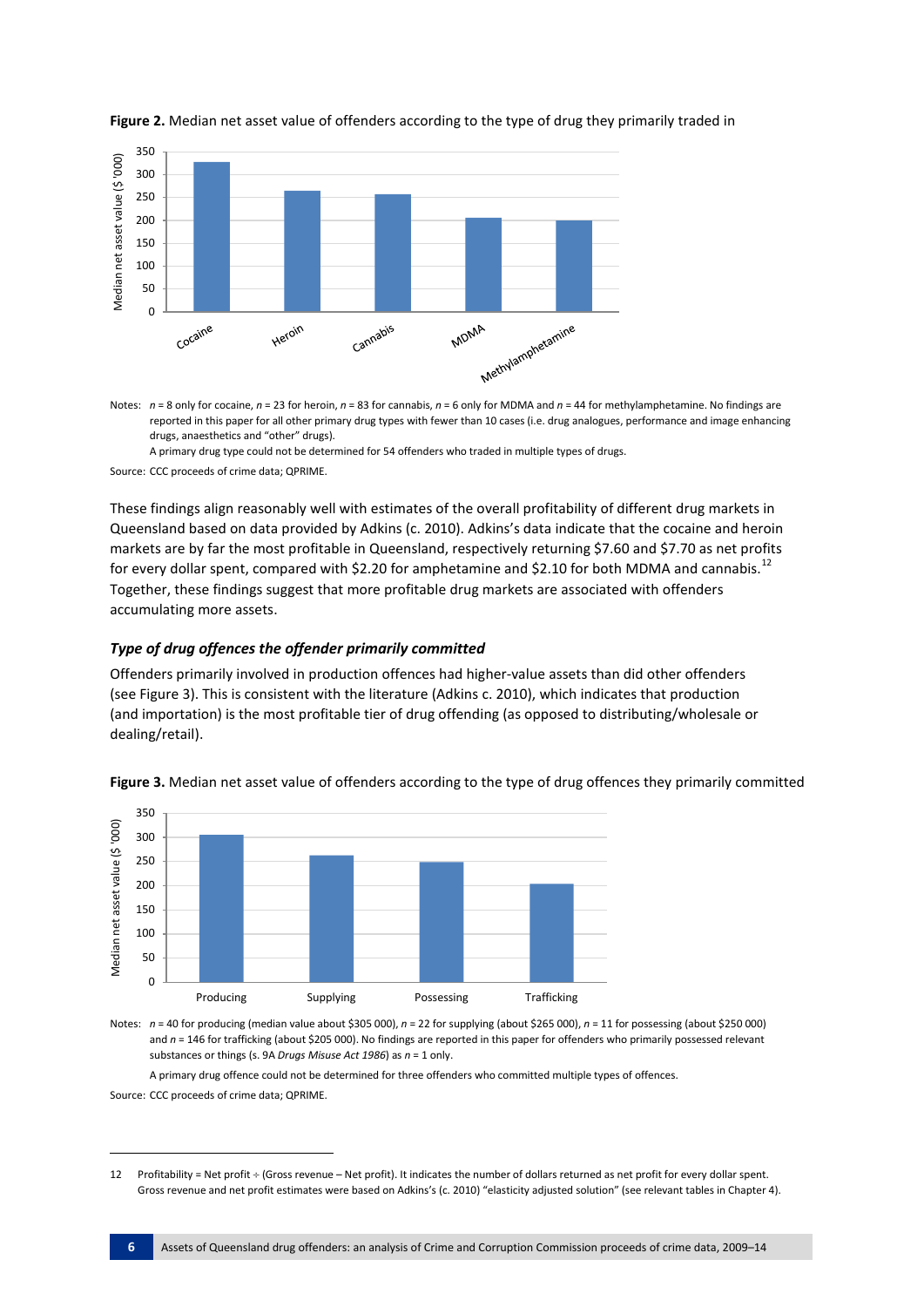It would be expected that offenders primarily involved in trafficking offences would have higher-value assets than offenders primarily involved in supply or possession offences. It is difficult to say why the opposite was found in this case. It could be that the latter types of offenders were actually involved in more significant drug offending than was indicated in the files examined for this study. For example, a person charged with possessing drugs may have later been found to be involved in trafficking, but the files only captured the initial possession. It was also noted that, of the 11 offenders who were primarily implicated only in possessing drugs, 2 were involved in joint proceeds of crime matters with spouses who were traffickers. It is therefore possible that the considerable assets they held in their name were actually derived from their partner's trafficking.

#### *Offender's position in the drug supply chain*

Offenders who were producing drugs or importing drugs had much higher-value assets than offenders who were distributors or dealers (median values about \$315 000 and \$210 000 respectively).<sup>[13](#page-6-0)</sup> Again, this is consistent with the literature, which indicates that production/importation is the most profitable level of the drug supply chain (Adkins c. 2010).

#### *Offender's geographical location*

Offenders operating outside south-east Queensland had higher-value assets than did offenders operating within south-east Queensland (median values about \$265 000 and \$215 000 respectively).<sup>[14](#page-6-1)</sup>

To some extent, this finding may reflect the observation that cannabis production appears relatively common outside south-east Queensland, especially in northern Queensland. In the current data, 28% of offenders operating outside south-east Queensland were producers (*n* = 13), and 85% of these producers grew cannabis (*n* = 11). Putting this another way, 24% of all offenders outside south-east Queensland were cannabis producers (compared with 10% of offenders within south-east Queensland; *n* = 16), making them the most common type of offender outside the south-east. Offenders involved in large-scale cannabis production may hold multiple, large rural properties that increase the overall value of their assets, thus accounting for some of the differences observed among offenders based on their location.

#### *Estimated duration of the offender's known drug offending*

As would be expected, the value of assets held by drug offenders was greater if they were known to have been involved in drug offending for a longer time (see Figure 4).



**Figure 4.** Median net asset value of offenders according to the estimated duration of their known drug offending

Notes: *n* = 76 for less than 1 year (median value about \$165 000), *n* = 73 for 1 to 4.9 years (about \$260 000) and *n* = 28 for 5 years or more (about \$310 000).

A duration could not be estimated for 46 offenders.

Source: CCC proceeds of crime data; QPRIME.

**.** 

<span id="page-6-0"></span><sup>13</sup> *n* = 46 for producers and importers (only 2 of these people were importers) and *n* = 148 for distributors and dealers. One offender had an "other" role in the supply chain, and the role of 28 offenders was unable to be determined.

<span id="page-6-1"></span><sup>14</sup> *n* = 46 for offenders operating outside south-east Queensland and *n* = 155 for offenders operating within south-east Queensland. Twenty-two offenders were operating both outside and within south-east Queensland.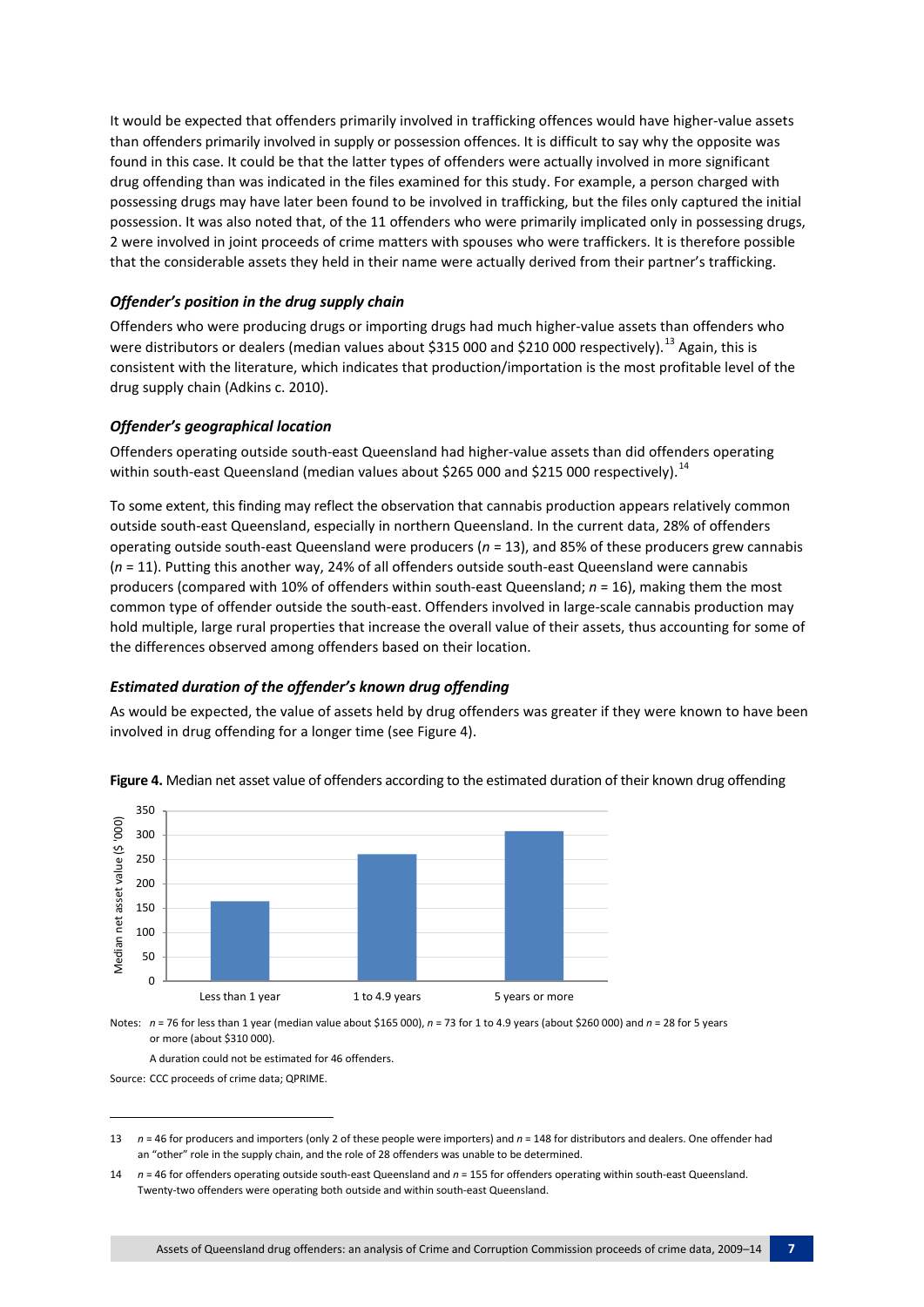#### *Whether the offender had any known links to an OMCG*

Offenders who had known links to an OMCG had somewhat lower-value assets than did offenders who had no known links to OMCGs (median values about \$190 000 and \$235 000 respectively).<sup>[15](#page-7-0)</sup>

This finding may reflect the fact that, compared with offenders with known OMCG links, offenders without such links were more likely to be at the production level of the supply chain (22%, *n* = 42 compared with 11%, *n* = 4). As noted above, this is associated with higher-value assets.

It is also possible that offenders with links to OMCGs often reinvest a portion of their criminal proceeds into the OMCG itself, as opposed to using the proceeds for their individual benefit. The CCC has identified that it is relatively common among OMCGs for successful drug traffickers to contribute financially to the OMCG by spending money within the club. An example of this is shown in the case study below.

#### **CASE STUDY**

An established drug trafficker deriving substantial income from trafficking was recruited into an OMCG. The trafficker contributed some of the proceeds of their trafficking to the establishment of a clubhouse for the OMCG. Once the clubhouse was established, the OMCG was able to generate income by having "party nights" there, during which the trafficker spent large amounts of money. In this way, the trafficker further indirectly contributed the proceeds of their offending to the OMCG.

#### **The value of assets held by Queensland drug offenders decreased between 2009 and 2012, but has since returned to previous levels**

As illustrated in Figure 5, the value of assets held by drug offenders decreased between 2009 and 2012, but has increased back to initial levels in the two years since. These changes appear to be driven by changes over time in the percentage of assets held in the form of real property, which accounts for the largest percentage of offenders' asset value (see following text on pages 9 and 11).



**Figure 5.** Median net asset value of offenders between 2009 and 2014

Notes: This refers to the year in which assets were first restrained.

*n* = 44 for 2009 (median value about \$265 000), *n* = 42 for 2010 (about \$240 000), *n* = 24 for 2011 (about \$170 000), *n* = 33 for 2012 (about \$165 000), *n* = 24 for 2013 (about \$205 000) and *n* = 51 for 2014 (about \$250 000). No findings are reported in this paper for 2015 as *n* = 5 only.

Source: CCC proceeds of crime data.

**.** 

<span id="page-7-0"></span><sup>15</sup> *n* = 36 for offenders with known links to an OMCG and *n* = 187 for offenders with no known links to an OMCG.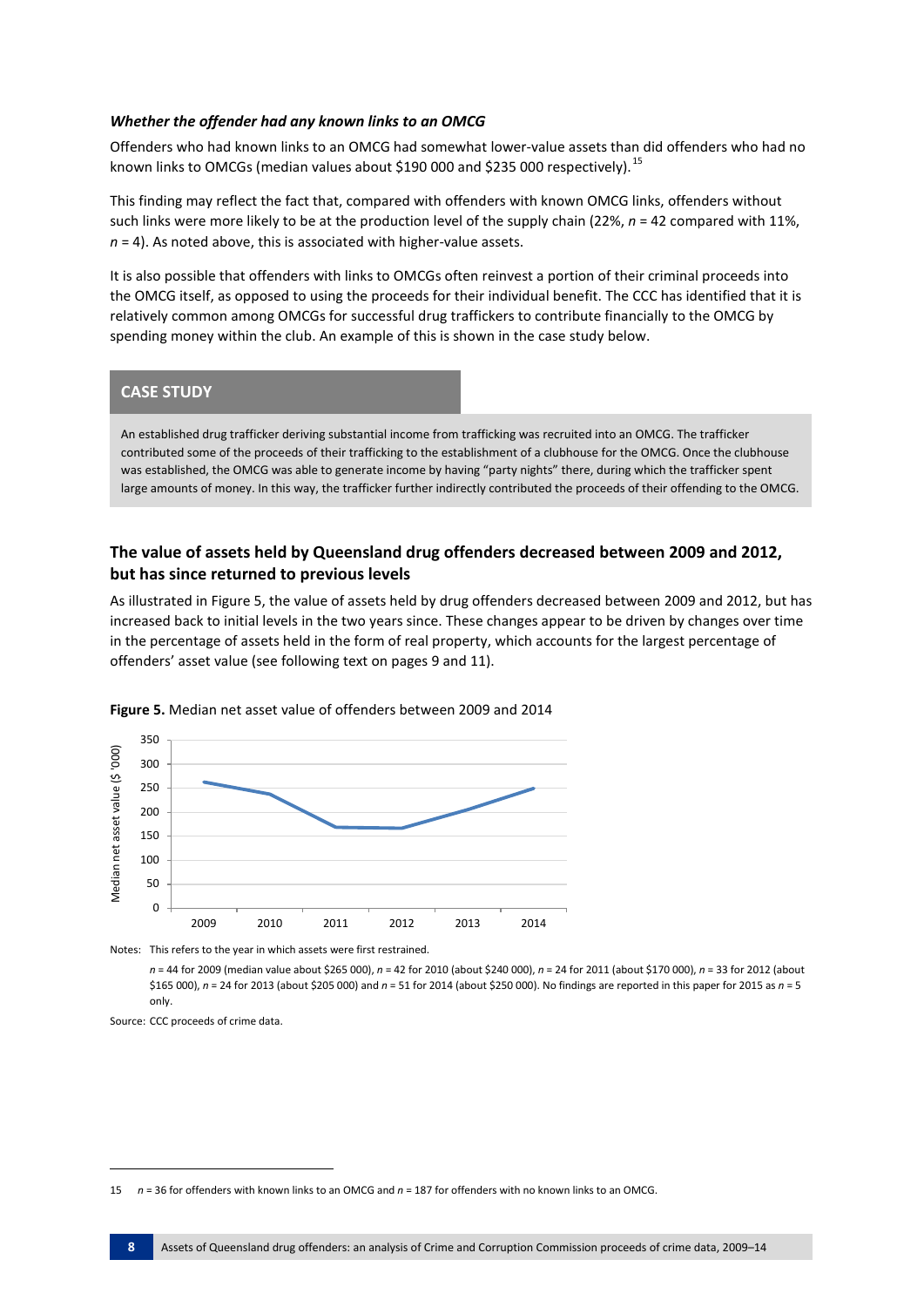### **Nature of assets held by Queensland drug offenders**

#### **Findings in brief**

- Real property, followed by cash, accounted for the greatest percentage of Queensland drug offenders' assets.
- Drug offenders held their assets in different forms, depending on the nature of their drug offending. In particular, the following kinds of offenders tended to hold a greater percentage of their assets in the form of cash:
	- o offenders primarily trading in heroin
	- o offenders primarily involved in supply offences
	- o offenders operating at the distributor or dealer level of the drug supply chain
	- o offenders operating within south-east Queensland.
- Cash assets have increased since 2009, while changes in real property assets may reflect changes in the property market.

#### **Real property, followed by cash, accounted for the greatest percentage of Queensland drug offenders' assets**

Drug offenders' assets were most commonly held in the form of real property, which on average accounted for nearly half of an offender's total asset value (46%). This was followed by cash (28%) and vehicles or vessels (14%).<sup>[16](#page-8-0)</sup> Money held in bank accounts accounted for 10% of an offender's assets, while other asset types (namely loans owed to the offender, jewellery, livestock, chattels, shares, plant and equipment, and other investments) together accounted for only 3% (see Figure 6).

**Figure 6.** Mean percentage of an offender's total net asset value held in different forms



Note: Percentages do not add to 100% due to rounding. Source: CCC proceeds of crime data.

Expert opinion suggests that the majority of cash held by drug offenders, and a smaller percentage of assets held in bank accounts, is likely to be reinvested into further drug activity (McFadden et al. 2014). On this basis, it can be estimated that between 25% and 35% of the assets held by Queensland drug offenders may have been destined for reinvestment in criminal activity.

This finding is consistent with a Dutch study that estimated that, on average, offenders reinvest about a third of their criminal income into criminal enterprises or "irregular business activities" (cited in United Nations Office on Drugs and Crime 2011, p. 99; see also McFadden et al. 2014). However, it does contradict the conclusion of the United Nations Office on Drugs and Crime (UNODC 2011) that drug offenders reinvest an even greater percentage than this.<sup>[17](#page-8-1)</sup>

**.** 

<span id="page-8-0"></span><sup>16</sup> In this paper, "cash" refers to physical cash seized by police.

<span id="page-8-1"></span><sup>17</sup> The UNODC did not specify a percentage, but drew this general conclusion based on the findings of the aforementioned Dutch study and findings that, compared with criminals in general, more drug offenders show a tendency to "hoard money for subsequent reinvestment" (77% of drug-related cases, compared with 54% of all cases; Meloen et al. 2003, cited in UNODC 2011, p. 99).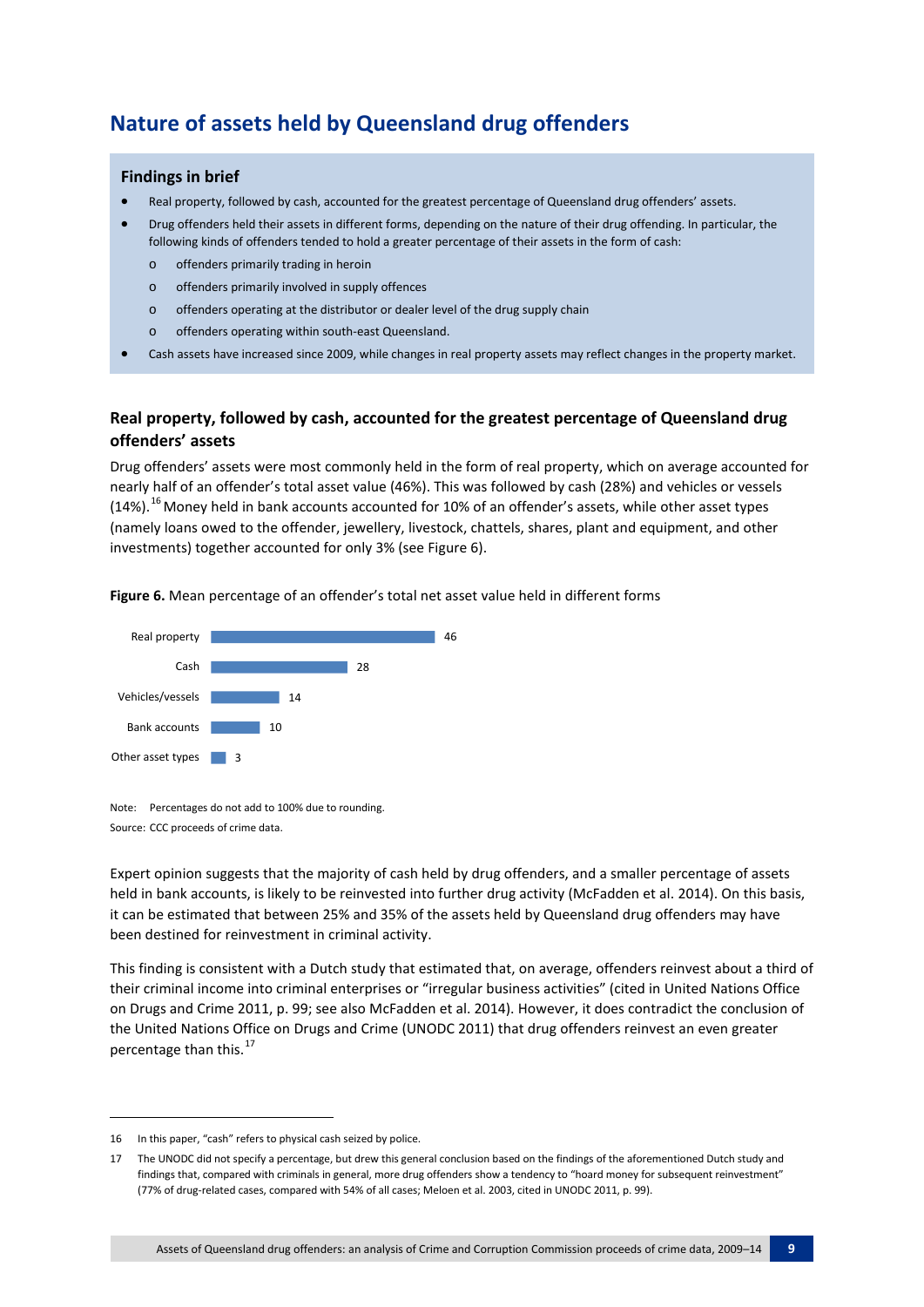The estimated reinvestment of criminal proceeds into further drug activity by Queensland drug offenders is also much lower than for offenders dealt with by the Australian Federal Police (AFP). An analysis by McFadden et al. (2014) of drug-related cases where assets were seized or forfeited by the AFP found that those offenders held a much higher percentage of their total asset value in the form of cash (56%, compared with 28% for Queensland offenders), and only held about 35% in the form of non-liquid assets such as real property and vehicles (compared with 63% for Queensland offenders). It was therefore estimated that these offenders reinvested between 55% and 60% of the proceeds of crime into further drug activity — about twice the estimate for Queensland offenders.

From the available data, it is difficult to identify the reason for these differences. However, it is likely that they reflect differences in the kinds of drug offenders subject to proceeds of crime action by the AFP compared with the CCC, and differences in the kinds of assets targeted for restraint. They may also suggest that there are significant cash assets held by Queensland drug offenders that go undetected or unrestrained. Finally, these findings may reflect genuine differences in the way Queensland drug offenders spend the proceeds of crime.

#### **Drug offenders held their assets in different forms depending on the nature of their drug offending**

The percentage of assets held by drug offenders in various forms differed according to:

- the type of drug the offender primarily traded in
- the type of drug offences the offender primarily committed
- the offender's position in the drug supply chain
- the offender's geographical location.

Each of these findings is explained in more detail below.

#### *Type of drug the offender primarily traded in*

As illustrated in Figure 7, offenders primarily trading in heroin held nearly half of their assets in the form of cash (48% on average). This was in contrast to offenders who primarily traded in methylamphetamine, cocaine, MDMA or cannabis, who held about half of their assets in real property, and only about a quarter of their assets in cash.



**Figure 7.** Mean percentage of an offender's total net asset value held in cash and real property, according to the type of drug they primarily traded in

Note: *n* = 8 only for cocaine and *n* = 6 only for MDMA. Source: CCC proceeds of crime data; QPRIME.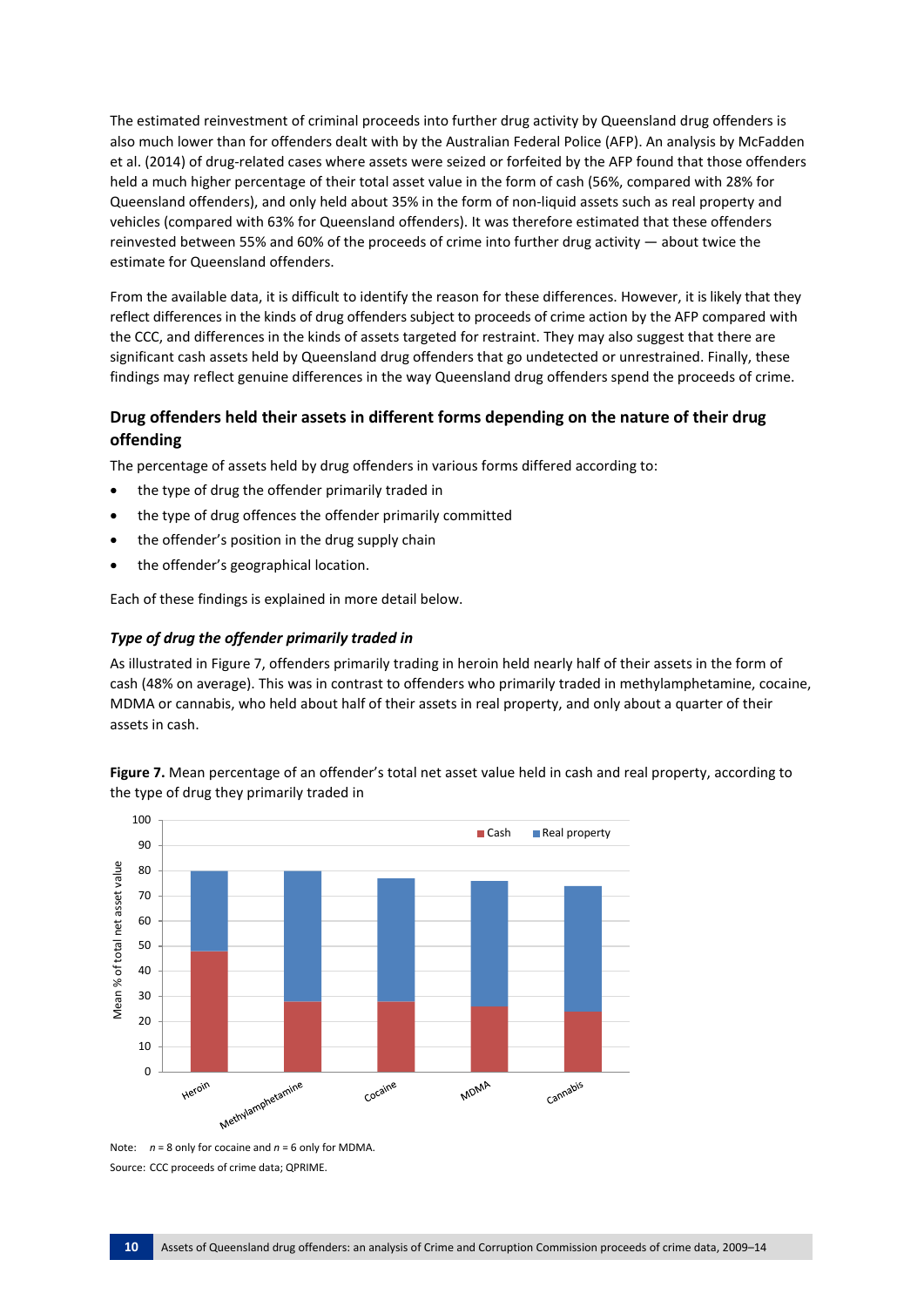The fact that heroin offenders held a large percentage of their assets in cash might reflect the fact that nearly all of these offenders (96%, *n* = 22) were distributors or dealers (see below).

#### *Type of drug offences the offender primarily committed*

As illustrated in Figure 8, offenders primarily involved in supply offences held almost half of their assets in the form of cash (45% on average), whereas offenders primarily involved in trafficking or production offences held about half of their assets in real property (47% and 54% respectively).



**Figure 8.** Mean percentage of an offender's total net asset value held in cash and real property, according to the type of drug offences they primarily committed

Note: Offenders who primarily committed possession offences have been omitted from the graph for ease of interpretation. On average, they held around 30% of their assets in cash and around 40% in real property.

It is possible that offenders who are primarily involved in supply offences (without being considered "traffickers") make small but frequent cash transactions, and therefore need to have ready access to cash.

#### *Offender's position in the drug supply chain*

Compared with offenders who were producing (or importing) drugs, distributors and dealers held a smaller percentage of their assets in the form of real property (on average, 44% compared with 56%), and a larger percentage in the form of cash (31% compared with 16%). This may be due to a more frequent flow of cash involved in distributing and dealing.

#### *Offender's geographical location*

Compared with offenders operating within south-east Queensland, offenders operating outside south-east Queensland on average held a smaller percentage of their assets in the form of cash (18% compared with 31%), and a larger percentage in the form of real property (54% compared with 43%). This probably reflects the fact that, compared with offenders within south-east Queensland, offenders outside the south-east are more likely to be producers and/or involved in the cannabis market, and these kinds of offenders are less likely than others to hold assets in the form of cash.

#### **Cash assets have increased since 2009, while changes in real property assets may reflect changes in the property market**

The percentage of assets held by drug offenders in the form of cash increased between 2009 and 2014 (from 22% to 32%; see Figure 9). In contrast, the percentage of assets held by drug offenders in the form of real property decreased between 2009 and 2012 (from 50% to 35%), but has increased back to initial levels in the two years since. To some extent this may reflect changing real-estate values, with median house prices in Queensland declining between 2010 and 2012 before increasing up to 2014 (Australian Bureau of Statistics 2015).

Source: CCC proceeds of crime data; QPRIME.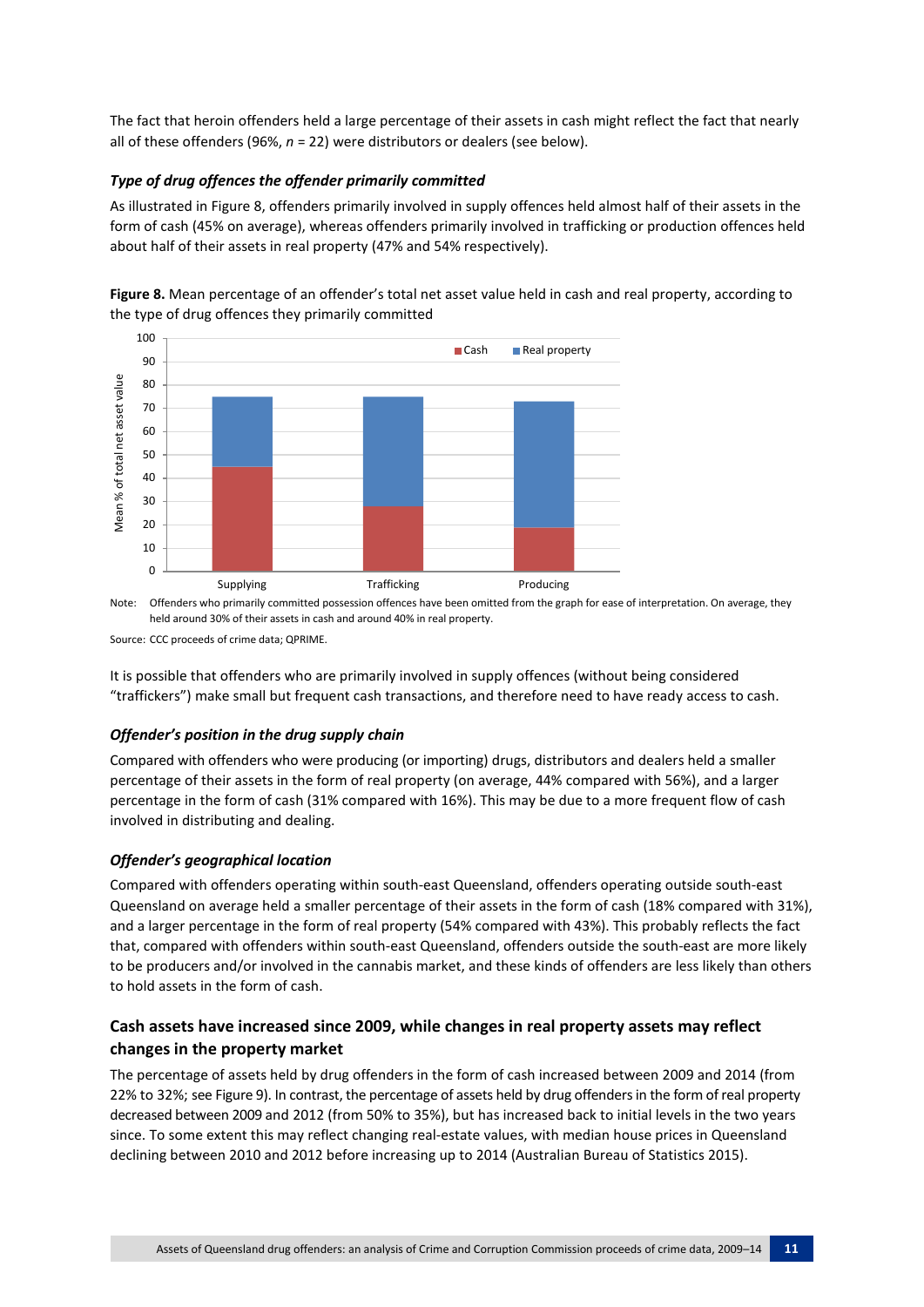



Source: CCC proceeds of crime data.

There were no meaningful trends over time in the percentage of assets held by drug offenders in the form of bank accounts, vehicles and vessels, or other types of assets.

### **Percentage of assets held by Queensland drug offenders in another name**

#### **Findings in brief**

**.** 

- Less than 10% of assets held by Queensland drug offenders were registered in another name, although proceeds of crime data almost certainly underestimate the frequency of this.
- The percentage of drug offenders' assets held in another name did not differ depending on the nature of their drug offending.
- There was no change over time in the percentage of drug offenders' assets held in another name.

The large majority of assets held by drug offenders were registered in their own name, not in the name of another person or an entity (such as a business). On average, only 8% of an offender's assets were held in another name.<sup>[18](#page-11-0)</sup> Note that this included 2% of assets that were held in the name of an entity to which the offender had a clear link (for example, as a shareholder, director or owner of the company).

However, it is important to reiterate here that these findings are based on data relating to restrained assets only. Given that assets registered in another name are likely to be more difficult to restrain or even detect in the first instance, these data almost certainly underestimate the percentage of all assets held by drug offenders in other names.

The percentage of assets held by drug offenders in another name did not differ according to any characteristic of their drug offending, and remained relatively stable between 2009 and 2014.

<span id="page-11-0"></span><sup>18</sup> This percentage refers to the percentage of the total net value of an offender's assets.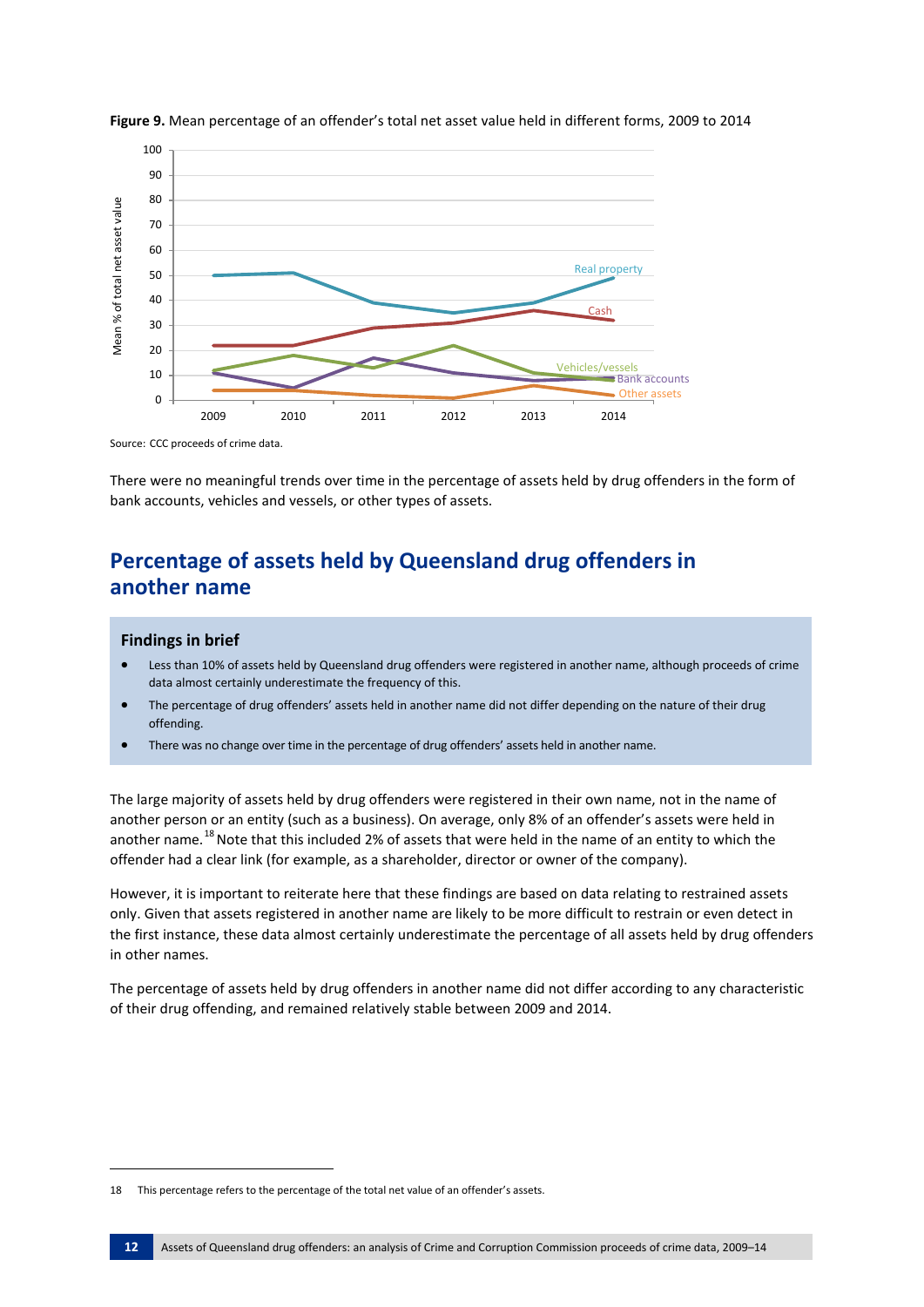### **Key findings**

A number of key findings about the assets of drug offenders who were the subject of CCC proceeds of crime action between 2009 and 2014 have emerged from this study.

In terms of value, the assets held by Queensland drug offenders typically ranged from \$100 000 to \$500 000, with a median value of about \$230 000. Higher-value assets were associated with factors such as trading mainly in cocaine, being a producer or importer in the supply chain, and longer participation in drug offending. Conversely, drug offenders with known links to an OMCG had lower-value assets than did offenders without such links.

The overall value of offenders' assets varied between 2009 and 2014. To some extent, these changes may reflect similar changes over time in the value of real property, which accounted for the greatest percentage of offenders' assets (almost half). This was followed by cash, which accounted for just over a quarter of offenders' assets. Higher percentages of cash were associated with offenders trading mainly in heroin, being involved in distribution or dealing, or operating in south-east Queensland.

The majority of assets restrained from Queensland drug offenders were registered in their own name. However, proceeds of crime data almost certainly underestimate how often assets are held in other names, as such assets may sometimes be difficult to detect.

### **Implications**

This study's findings raise several points that may warrant further consideration by:

- law enforcement, in determining strategies to deal with drug offenders, in identifying assets held by drug offenders in other names, and in understanding the asset accumulation of drug offenders with links to OMCGs
- researchers, in assessing the impact of proceeds of crime action, and in examining the asset accumulation of drug offenders involved in organised crime.

Points for law enforcement to consider have been detailed in a separate classified version of this paper. Points for researchers are discussed below.

#### **Assessing the impact of proceeds of crime action**

The effectiveness of proceeds of crime action in deterring, disrupting and preventing crime needs further empirical examination. McFadden et al. (2014) have made a valuable contribution to this area by developing the Proceeds of Crime Drug Disruption Index (POCDDI), which uses profitability and reinvestment estimates to measure the impact of proceeds of crime action on future drug activity. The findings of this study raise questions about reinvestment estimates. The POCDDI assumes that drug offenders reinvest 60% of their criminal income into the drug trade, as inferred from proceeds of crime data from the AFP, whereas the Queensland data analysed in this study suggest a much lower rate of reinvestment (around 25% to 35%). These findings appear to support the proposition of McFadden et al. that reinvestment estimates will vary between different places (and over time). Reinvestment levels are also likely to vary depending on the nature of offenders' criminal activities. More research may therefore be needed to identify appropriate reinvestment estimates for assessing the impact of proceeds of crime action.

#### **Examining the asset accumulation of drug offenders involved in organised crime**

Another important area for further research arising out of this study is whether the asset profiles of drug offenders differ depending on their involvement in organised crime. It makes sense to examine this issue, given that organised crime is driven by profit. This study was unable to do so, however, because of the relatively broad way that organised crime is defined in the *Crime and Corruption Act 2001*, and the sometimes limited information available about the nature of an offender's drug activity. Together, these limitations meant that it was difficult to accurately and consistently assess whether a person's offending was occurring within the context of "organised crime". Alternative data sources would be required to address this issue in future research.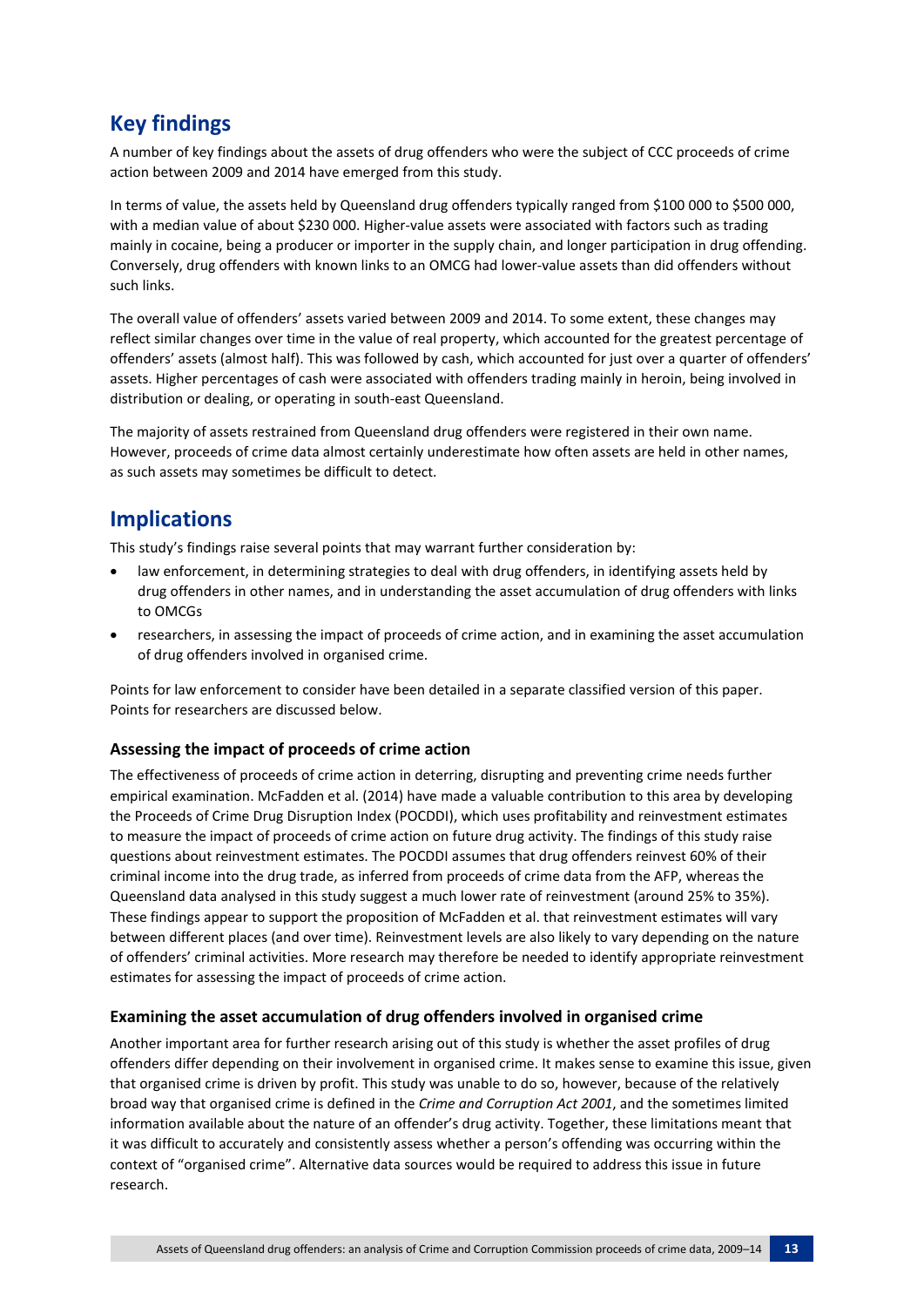### **Appendix: Data sources and key definitions**

Each of the following variables was assessed using all of the information available in the original referral (where available), the proceeds of crime assessment, the restrained assets list and any relevant charges in QPRIME (which occurred within approximately 12 months before or one month after the date of the first restraining order).

It is recognised that each of these variables can be difficult to assess, and that judgments were limited by the information available to the research team. Where the research team could not confidently assess a variable for a particular offender, the data were omitted (for estimated duration) or entered as "unknown/unable to be determined" (for drug type, drug offence and position in the supply chain).

#### *Type of drug the offender primarily traded in*

This is the type of drug the offender mainly traded in. For the 52% of offenders (*n* = 116) implicated in only one drug market (according either to formal charges or to other available information), there was no judgment to make in this regard. For the 107 offenders (48%) implicated in more than one drug market, a primary drug type was entered only if there was a clear indication that they were involved significantly more in one drug market than in another (for example, if they had been involved in one drug market for a significantly longer time, or if they were more heavily involved in one market as evidenced by both producing and trafficking the drug). A primary drug type was able to be determined for 53 of the 107 offenders implicated in more than one drug market.

#### *Type of drug offences the offender primarily committed*

This is the type of drug offences (such as trafficking, producing, possessing) the offender mainly committed. For the 206 offenders (92%) implicated in more than one type of offence (according either to formal charges or to other available information), a primary offence was determined according to the offender's most serious offence (for example, trafficking rather than supplying or possessing), or if there was a clear indication that they were involved significantly more in one kind of offending than in another (for example, if they had been involved in one type of offence for a significantly longer time). A primary drug offence was able to be determined for 203 of the 206 offenders implicated in more than one type of offence.

#### *Offender's position in the drug supply chain*

This refers to whether the offender was a producer/importer (that is, producing drugs, or importing drugs into Australia) or a distributor/dealer (that is, providing drugs to others for on-supply, and/or providing drugs directly to users). Note that these roles do not equate to particular offence types above — for example, a person charged with trafficking may occupy any of these roles, depending on the exact nature of their drug activity. The offender's position in the supply chain was only entered if the available information gave a clear indication of their role. Where the offender appeared to hold multiple roles (for example, as an importer and a distributor), their position was classified at the highest level.

#### *Offender's geographical location*

This is the location (or locations) of the offender's drug activity as indicated in the referral, the assessment and/or the relevant charges in QPRIME. "South-east Queensland" refers to locations in the Gold Coast, Logan, Ipswich, South Brisbane, North Brisbane, Moreton and Sunshine Coast QPS districts.

#### *Estimated duration of the offender's known drug offending*

This is the estimated duration of the offender's known drug activity (relevant to the restraint action) as indicated in the referral, the assessment and/or the relevant charges in QPRIME. Most often, the duration was estimated based on the offence dates listed in the relevant charges in QPRIME. In other cases, the duration was estimated based on information in the referral and/or assessment (for example, "The offender is believed to have been producing cannabis for the last 15 years"; "The offender states that he started supplying about 18 months ago"). Where there was more than one estimated duration, the longest one was used for analysis. Despite this, it is recognised that these estimates still almost certainly underestimate the actual duration of an offender's drug activity, and reflect only what was known to police at the time of the restraint action.

#### *Known links to an OMCG*

This is where there was some information in the referral, the assessment and/or the relevant charges in QPRIME to indicate that the offender was a member of an OMCG, was an associate of an OMCG, or was otherwise conducting drug activity that had connections to an OMCG.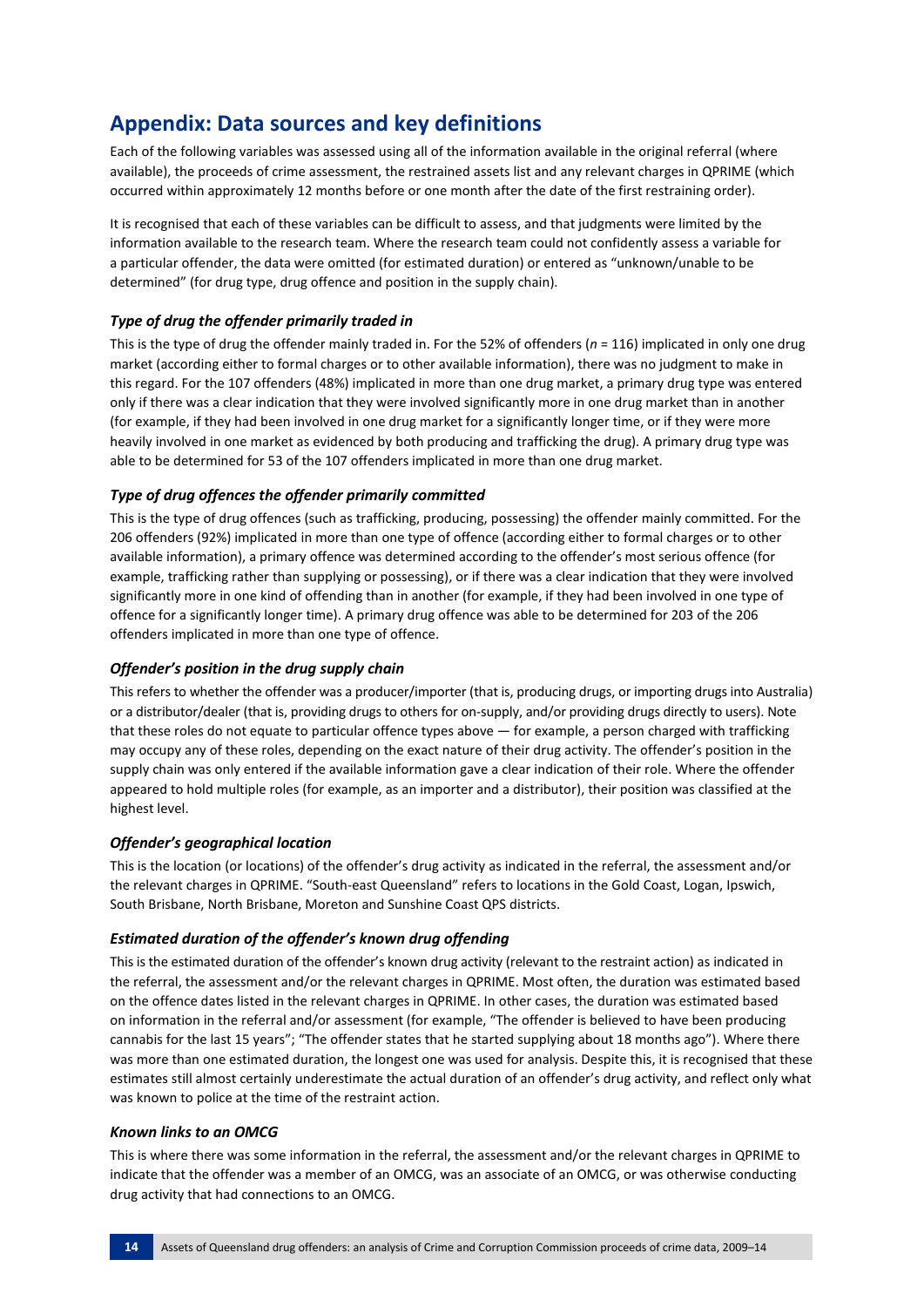### **References**

- Adkins, G c. 2010, "A simulation model of the illicit drug industry in Australia", AIC, Canberra, viewed 20 May 2015, [<http://www.aic.gov.au/media\\_library/aic/foi/ndlerf/A-Simulation-Model-Illicit-Drug-Industry-](http://www.aic.gov.au/media_library/aic/foi/ndlerf/A-Simulation-Model-Illicit-Drug-Industry-Austral%E2%80%A6DRAFT.PDF)[Austral%E2%80%A6DRAFT.PDF>](http://www.aic.gov.au/media_library/aic/foi/ndlerf/A-Simulation-Model-Illicit-Drug-Industry-Austral%E2%80%A6DRAFT.PDF).
- Australian Bureau of Statistics 2013, *6554.0 — Household wealth and wealth distribution, Australia*, ABS, Canberra, viewed 6 August 2015, [<http://www.ausstats.abs.gov.au/Ausstats/subscriber.nsf/0/](http://www.ausstats.abs.gov.au/Ausstats/subscriber.nsf/0/FB162A8CBB41033DCA257BCD001A5725/$File/65540_2011_12.pdf) [FB162A8CBB41033DCA257BCD001A5725/\\$File/65540\\_2011\\_12.pdf>](http://www.ausstats.abs.gov.au/Ausstats/subscriber.nsf/0/FB162A8CBB41033DCA257BCD001A5725/$File/65540_2011_12.pdf).
- —— 2015, *6416.0 — Residental property price indexes: eight capital cities, Dec 2014 —Table 4*, ABS, Canberra, viewed 6 August 2015, [<http://www.abs.gov.au/ausstats/meisubs.NSF/log?openagent&641604.xls&6416.0&](http://www.abs.gov.au/ausstats/meisubs.NSF/log?openagent&641604.xls&6416.0&TimeSeriesSpreadsheet&DBF6F0912407DCE5CA257DE7000F2351&0&Dec%202014&10.02.2015&Latest) [TimeSeriesSpreadsheet&DBF6F0912407DCE5CA257DE7000F2351&0&Dec 2014&10.02.2015&Latest>](http://www.abs.gov.au/ausstats/meisubs.NSF/log?openagent&641604.xls&6416.0&TimeSeriesSpreadsheet&DBF6F0912407DCE5CA257DE7000F2351&0&Dec%202014&10.02.2015&Latest).

CCC — *see* Crime and Corruption Commission.

- Crime and Corruption Commission 2014, *Crime and Misconduct Commission annual report 2013–14*, CCC, Brisbane, viewed 6 August 2015, [<http://www.ccc.qld.gov.au/research-and-publications/publications/corporate/annual](http://www.ccc.qld.gov.au/research-and-publications/publications/corporate/annual-report-2013-14/annual-report-2013-14.pdf)[report-2013-14/annual-report-2013-14.pdf>](http://www.ccc.qld.gov.au/research-and-publications/publications/corporate/annual-report-2013-14/annual-report-2013-14.pdf).
- Department of Justice and Attorney-General 2014, *Annual report 2013–14*, State of Queensland Department of Justice and Attorney-General, Brisbane, viewed 6 August 2015, <http://www.justice.qld.gov.au/ data/assets/pdf file/0005/292424/djag-ar-201314-00-complete.pdf>.
- McFadden, M, O'Flaherty, M, Boreham, P & Haynes, M 2014, *Targeting the profits of illicit drug trafficking through proceeds of crime action*, National Drug Law Enforcement Research Fund, Canberra, viewed 6 August 2015, [<http://www.ndlerf.gov.au/sites/default/files/publication-documents/monographs/monograph52.pdf>](http://www.ndlerf.gov.au/sites/default/files/publication-documents/monographs/monograph52.pdf).
- Queensland Government 2014, *Drug offences*, State of Queensland, Brisbane, viewed 6 August 2015, [<https://www.qld.gov.au/law/crime-and-police/types-of-crime/drug-offences/>](https://www.qld.gov.au/law/crime-and-police/types-of-crime/drug-offences/).
- United Nations Office on Drugs and Crime 2011, *Estimating illicit financial flows resulting from drug trafficking and other transnational organized crimes: research report*, UNODC, Vienna, viewed 6 August 2015, [<https://www.unodc.org/documents/data-and-analysis/Studies/Illicit\\_financial\\_flows\\_2011\\_web.pdf>](https://www.unodc.org/documents/data-and-analysis/Studies/Illicit_financial_flows_2011_web.pdf).

UNODC — *see* United Nations Office on Drugs and Crime.

#### **Legislation cited in this paper**

*Crime and Corruption Act 2001* (Qld) *Criminal Proceeds Confiscation Act 2002* (Qld) *Drugs Misuse Act 1986* (Qld)

#### **List of abbreviations**

| <b>AFP</b>    | <b>Australian Federal Police</b>                                |
|---------------|-----------------------------------------------------------------|
| CCC           | Crime and Corruption Commission                                 |
| <b>MDMA</b>   | 3,4-methylenedioxymethamphetamine (commonly known as "ecstasy") |
| <b>OMCG</b>   | outlaw motorcycle gang                                          |
| <b>POCDDI</b> | Proceeds of Crime Drug Disruption Index                         |
| <b>QPRIME</b> | Queensland Police Records and Information Management Exchange   |
| <b>QPS</b>    | <b>Queensland Police Service</b>                                |
| <b>UNODC</b>  | United Nations Office on Drugs and Crime                        |